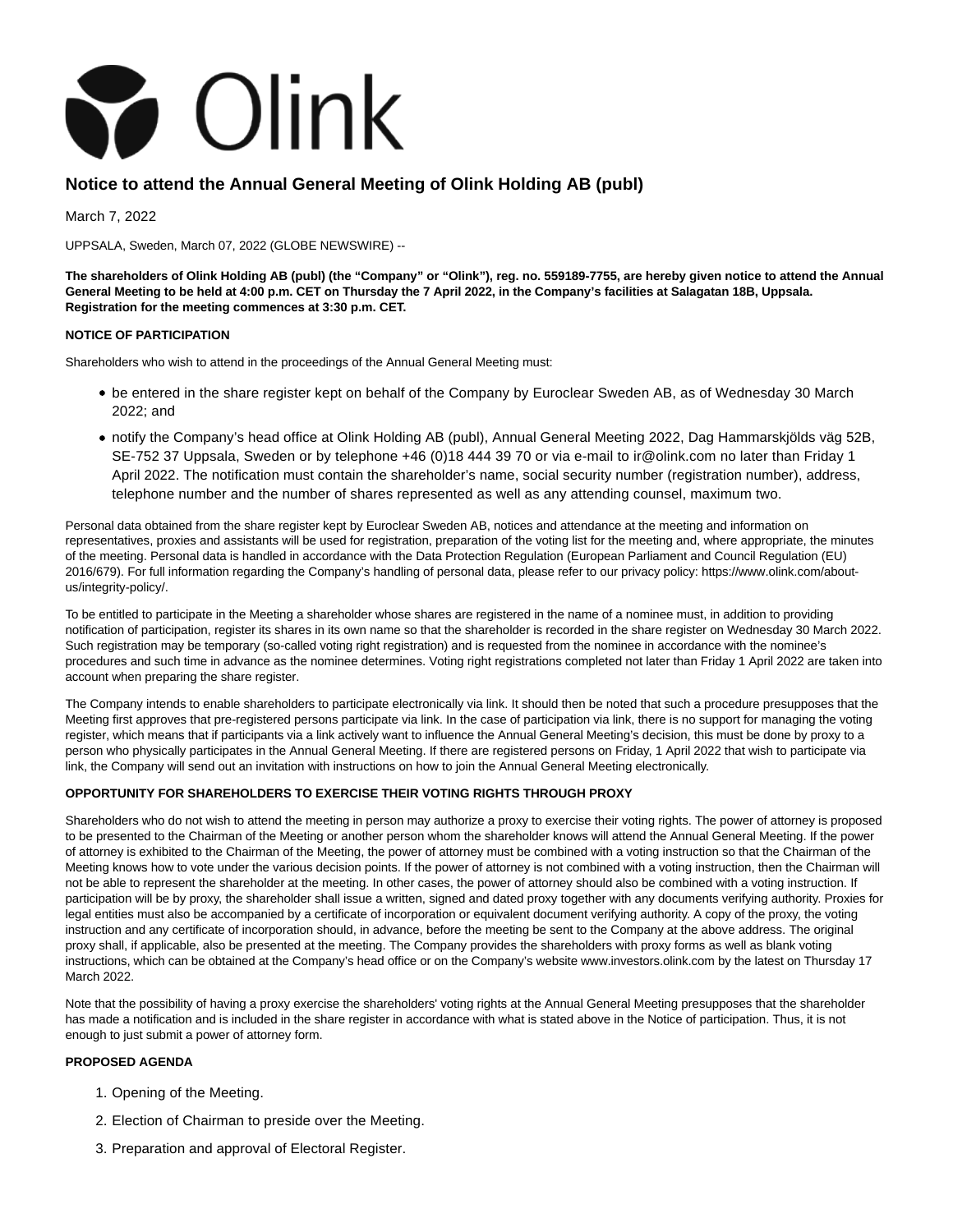- 4. Approval of the agenda proposed by the Board.
- 5. Election of one or two persons to approve the Minutes.
- 6. Determination of whether the Meeting has been properly convened.
- Presentation of the Annual report and the Audit Report and the Consolidated Financial Statements and the Consolidated 7. Audit Report.
- 8. Presentation by the CEO.
- 9. Resolutions
	- a. regarding adoption of the Income Statement and the Balance Sheet and the Consolidated Income Statement and the Consolidated Balance Sheet,
	- b. regarding allocation of the Company's result in accordance with the duly adopted Balance Sheet, and
	- c. regarding discharge from liability for the members of the Board of Directors and the CEO.
- 10. Report on the work of the Nomination Committee.
- 11. Determination of the number of Board members.
- 12. Resolution of fees for the Board of Directors and the Auditor.
- 13. Election of Board members and Chairman of the Board of Directors.
- 14. Election of Auditor.
- 15. Resolution regarding incentive program ("LTI I 2022").
- 16. Resolution regarding incentive program ("LTI II 2022").
- 17. Resolution regarding authorization for the Board of Directors to resolve on a new issue.
- 18. Closing of the Meeting.

### **THE NOMINATION COMMITTEE'S PROPOSED RESOLUTION WITH RESPECT TO ITEMS 2 AND 11-14 ON THE AGENDA**

The Nomination Committee consists of the Chairman of the Board Jon Hindar, Tommi Unkuri (appointed by Summa Equity), Martin Sjölund (appointed by Summa Equity) and Johan Pietilä Holmner (appointed by Summa Equity). Tommi Unkuri is the Chairman of the Nomination Committee. The Nomination Committee, whose members represent 65 per cent of the votes in the Company, has announced the following proposals:

### **2. Election of Chairman to preside over the Meeting**

The Chairman of the Board, Jon Hindar, is proposed as Chairman to preside over the Meeting.

#### **11. Determination of the number of board members**

The Nomination Committee proposes that the Board of Directors shall consist of nine board members and one deputy board member.

### **12. Determination of fees for the Board of Directors and the auditors**

The fee for each Board member shall be as follows: USD 120,000 to the Chairman of the Board of Directors, USD 70,000 to each of the other Board members appointed by the Annual General Meeting who are not employed by the Company, additionally USD 20,000 to the Chairman of the Remuneration Committee and additionally USD 10,000 to each other member of the Remuneration Committee, additionally USD 30,000 to the Chairman of the Audit Committee and additionally USD 15,000 to each other member of the Audit Committee. If Tommi Unkuri is elected by the Annual General Meeting, he shall not receive any fees for Board or committee work. Total fees amount to USD 640,000.

Audit fees will be paid according to approved invoices.

### **13. Election of board members and Chairman of the Board of Directors**

Re-election of the board members Jon Hindar, Jon Heimer, Solange Bullukian, Johan Lund, Nicolas Roelofs, Gustavo Salem and Tommi Unkuri and re-election of Johan Pietilä Holmner as deputy board member. Tina Nova have requested not to be re-elected.

Robert Schueren and Mary Reumuth are proposed as new board members.

Jon Hindar is proposed to be re-elected as Chairman of the Board of Directors.

Further information about the suggested Board members are available at https://investors.olink.com/annual-general-meeting.

### **14. Election of Auditor**

The Nomination Committee proposes, in accordance with the recommendation by the Audit Committee that has been approved by the whole Board as a recommendation, that registered auditing firm Ernst & Young AB be elected as auditor of the Company until the conclusion of the 2023 Annual General Meeting. Ernst & Young AB has notified that if the Annual General Meeting approves the proposal, authorized public accountant Fredrik Norrman will be the Auditor in charge.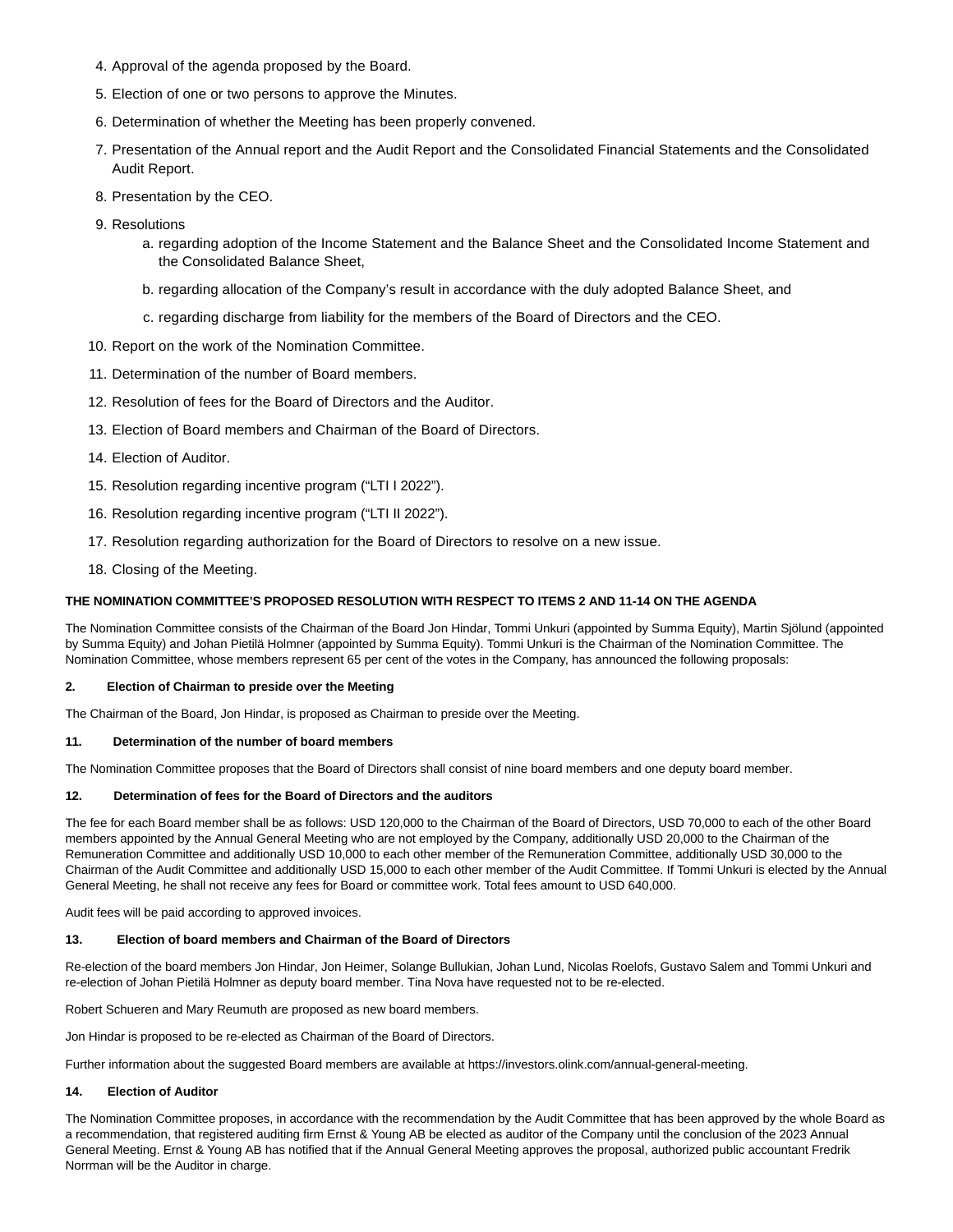### **PROPOSAL BY THE MAJORITY SHAREHOLDERS WITH RESPECT TO RESOLUTIONS UNDER ITEMS 15**

### **15. Resolution regarding incentive program ("LTI I 2022")**

### **Background and reasons**

The Company has previously implemented a long term incentive program, LTI 2021. In view of this, the majority shareholders propose that the Annual General Meeting resolves to implement a long-term incentive program for the board members in the Company ("**LTI I 2022**"). The proposal to implement an incentive program has been put forward as the majority shareholders determines that it is important and in the interest of all shareholders to create even greater participation for current and future board members in the Company with regard to the group's development. It is also important to encourage continued commitment.

In the light of the above, the majority shareholders propose that the Annual General Meeting resolves to implement the incentive program LTI I 2022 in accordance with item (a)–(b) below. The resolutions under item (a)–(b) below are proposed to be conditional upon each other and for that reason it is proposed that all resolutions are to be passed as one resolution. LTI I 2022 is proposed to include up to 7 current and future board members of the Company.

### **Proposal regarding the adoption of LTI I 2022 (item 15 (a))**

LTI I 2022 comprise of stock options which will be granted to current and future board members of the Company pursuant to the Olink Holding AB (publ) Amended and Restated 2021 Incentive Award Plan (the "**Plan**") and an award agreement thereunder to be entered into between the Company and each recipient evidencing each such grant.

The majority shareholders propose that the general meeting resolves to issue not more than 70,000 warrants of series I 2022 in order to secure delivery of either shares, warrants of series I 2022 or American depository shares in the Company ("**ADS**") upon exercise of stock options to participants in LTI I 2022. The right to subscribe for the warrants of series I 2022 shall vest in the Company. The Company shall keep warrants of series I 2022 to ensure delivery of shares, warrants of series I 2022 or ADS upon exercise of stock options in LTI I 2022. Each warrant of series I 2022 entitles the holder to subscribe for one (1) share in the Company. The warrants of series I 2022 shall be issued without consideration to the Company.

Below is a description of the terms and conditions for the LTI I 2022. The summary of the material terms of the Plan as described in the board of directors proposal item 16(a) is incorporated herein by reference.

### **LTI I 2022 – Stock options (with warrants as hedging arrangement)**

Each stock option entitles the participant to acquire either one (1) share in the Company, one (1) warrant of series I 2022 or one (1) ADS in accordance with the following terms and conditions:

- Stock options may be granted to current and future board members of the Company;
- The stock options of LTI I 2022 will be granted without consideration no later than the day before the next Annual General Meeting;
- Each stock option entitles the holder to acquire either (i) one (1) share, warrant of series I 2022 or ADS in the Company at an exercise price equal to 100 per cent to the fair market value of the share, as determined by the closing price of the Company's ADS on the Nasdaq Global Market on the relevant grant date or in the absence of any sale on such date the immediately preceding date on which a sale occurred;
- The stock options are subject to time-based vesting requirements on the date when a portion of the options would vest as a result of the passage of time with the participant remaining employed or engaged by the Olink group;
- The stock options will vest and become exercisable in equal installments on each of the first four anniversaries of the grant date provided the participant remain a board member of the Olink group at the applicable vesting dates. The maximum vesting period, after which all granted stock options will have vested (if applicable), is four (4) years from the date of grant;
- The stock options may not be transferred or pledged;
- Upon vesting, unless the participants engagement as a board member ends sooner, options remain exercisable for a period of five (5) years from the date of grant; and
- The terms and conditions for participants in LTI I 2022 granted stock options may differ between countries due to differences in local legislation, however the terms and conditions shall not be more favorable for participants than what is set out in this resolution proposal.

The warrants issued to the Company in order to secure delivery of shares, warrants of series I 2022 or ADS upon exercise of stock options granted to participants in LTI I 2022 may be exercised for subscription of shares during the period from and during the period commencing on the date of the registration of the issue resolution with the Swedish Companies Registration Office up to and including the date ten (10) years after the registration of the issue resolution with the Swedish Companies Registration Office, at an exercise price equal to the shares' quota value, at the time of exercise.

### **Allocation of stock options, limitations in the disposition over the stock options and the right to receive stock options**

The right to receive stock options of LTI I 2022 shall vest in current and future board members of the Company. In total, a maximum of 70,000 stock options may be granted to participants, of which a maximum of 10,000 stock options may be granted to each participant.

### **Proposal regarding issue of warrants of series I 2022 (item 15 (b))**

The majority shareholders proposes that the Company shall issue not more than 70,000 warrants of series I 2022 for subscription of shares, whereby the Company's share capital may be increased by not more than SEK 170,233.47 at full exercise of warrants for subscription of shares, corresponding to approximately 0.06 per cent of the total number of shares and votes in the Company.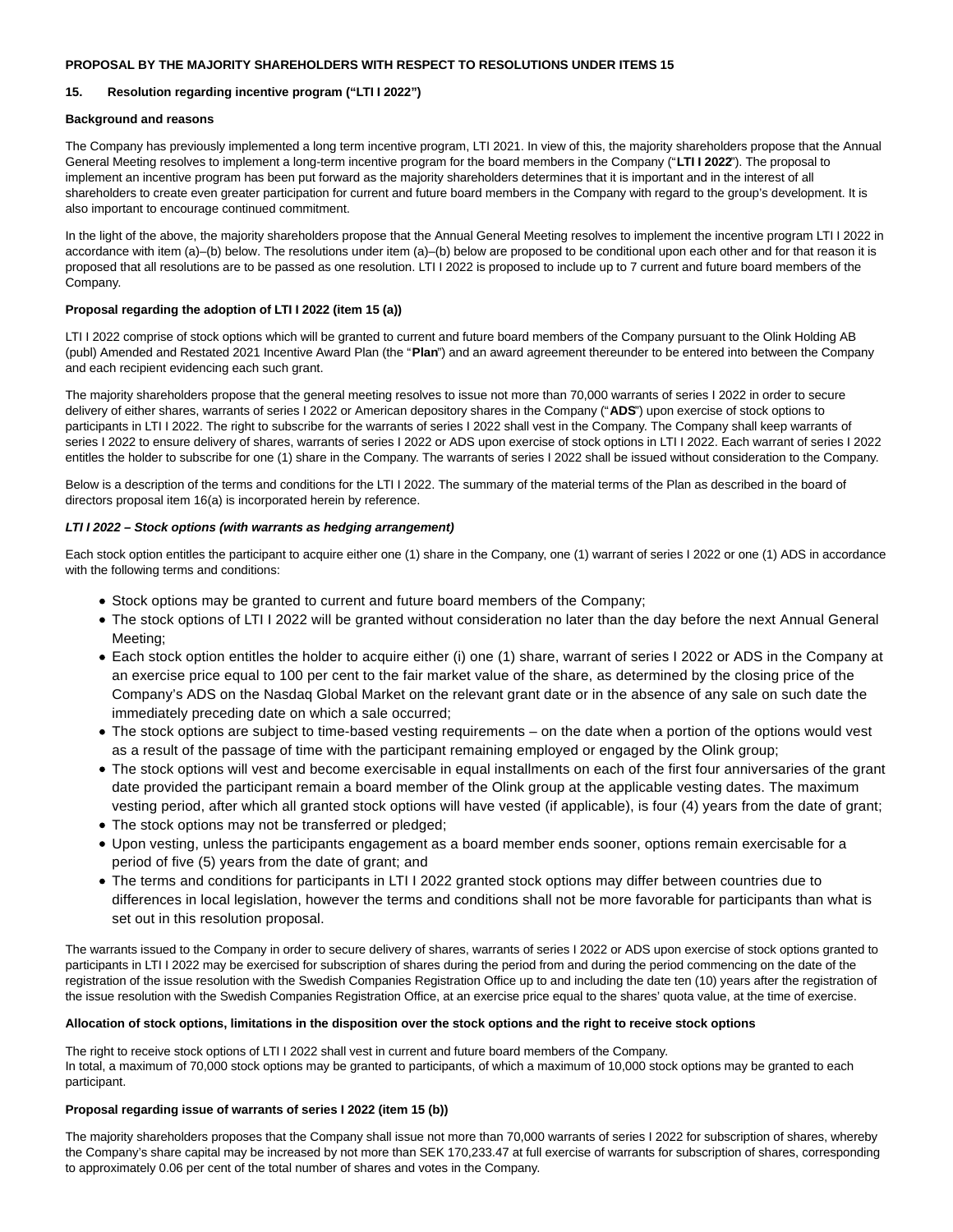The right to subscribe for the warrants of series I 2022 shall, with deviation from the shareholders' preferential rights, only belong to the Company, with the right and obligation to dispose of the warrants of series I 2022 as described above. The subscription for warrants shall be made up to and including 5 May 2022. Each warrant of series I 2022 entitles the holder to subscribe for one (1) share in the Company. The warrants of series I 2022 shall be issued without compensation to the Company.

The warrants may be exercised for subscription of shares during the period from and during the period commencing on the date of the registration of the issue resolution with the Swedish Companies Registration Office up to and including the date ten (10) years after the registration of the issue resolution with the Swedish Companies Registration Office, at an exercise price equal to the shares' quota value, at the time of exercise.

In order to fulfil the commitments arising from LTI I 2022, the majority shareholders proposes that the general meeting authorizes that the Company may assign to a third party or in another way dispose of the warrants of series I 2022 in accordance with above.

A detailed resolution proposal for the issue of warrants of series I 2022, including complete terms and conditions for the warrants is available at www.olink.com.

#### **Recalculation due to split, consolidation, new share issue etc.**

The exercise price for warrants in LTI I 2022, determined as set out above, shall be rounded to the nearest SEK 0.10 whereby SEK 0.05 shall be rounded upwards. The exercise price and/or the number of shares that each warrant entitles to subscription for may be recalculated in the event of a split or reverse split of shares in accordance with customary re-calculation terms.

#### **Costs**

The stock options are expected to incur accounting costs (accounted for in accordance with the accounting standard IFRS 2) as well as social security costs during the term of the stock options. According to IFRS 2, the stock option costs shall be recorded as a personnel expense in the income statement during the vesting period. The total costs for 70,000 stock options, calculated in accordance with IFRS 2, are estimated to amount to approximately SEK 3.9 million during the term of the program (excluding social security costs). The estimated costs have been calculated based on, inter alia, the following assumptions: (i) a market price of the Company's share/ADS of USD 16.12, equivalent to SEK 149.90, at the time of grant, based on a USD-SEK exchange rate of 9.2995, (ii) an estimated future volatility in respect of the Company's share/ADS during the term of the stock options of 50 per cent, (iii) that the maximum number of stock options encompassed by this resolution proposal are granted to participants and (iv) that all granted stock options will vest and be exercised. Social security costs, which are expected to arise primarily in connection to the exercise of stock options, are estimated to amount to approximately SEK 1.1 million during the term of the program, based on inter alia the assumptions set out under items (i)–(iv) above as well as an average social security rate of 12 per cent and an annual increase in the market price of the Company's share/ADS of 15 per cent during the vesting period.

Other costs related to the LTI I 2022, including inter alia expenses related to fees to external advisors, external appraiser and administration of the incentive program, are estimated to amount to approximately SEK 0.5 million during the term of the program.

Based on the assumptions set out above, the total costs of the LTI I 2022 are estimated to approximately SEK 5.5 million in total during the term of the program. These costs shall be seen in relation to the total employee benefits expenses of the Olink group, which during the financial year 2021 amounted to SEK 356 million.

#### **Motivation in respect of vesting and exercise conditions**

According to recommendations laid down by the Swedish Corporate Governance Board (Sw. Kollegiet för svensk bolagsstyrning), the vesting period, or the period between the date of grant until the date when a warrant or stock option may be exercised, shall as a general rule not be shorter than three (3) years. As set out further above, stock options will vest and become exercisable in equal installments on each of the first four anniversaries of the grant date (provided that all applicable vesting conditions have then been fulfilled). The reason for applying such terms, which are not in line with the recommendations of the Swedish Corporate Governance Board as set out above, is that the majority shareholders deem such terms to be in line with market practice for stock option programs in most of the countries where the intended participants in the LTI I 2022 are operative. It is therefore, in the opinion of the majority shareholders of the Company, in the best interest of the Company and its shareholders to apply such terms in order to fulfil the objectives of the LTI I 2022.

#### **Dilution**

Upon exercise of all warrants of series I 2022 issued within the frame of LTI I 2022 for subscription of shares, up to 70,000 shares (with reservation for any re-calculation) may be issued, equivalent to a maximum dilution of approximately 0.14 per cent of the shares and votes of the Company. Upon full exercise of warrants of series I 2022 for subscription of shares, the Company's share capital will increase with SEK 170,233.47. The dilution calculations have been based on the maximum number of shares and votes which may be issued upon exercise of the stock options, divided by the total number of shares and votes in the Company after such issues.

#### **Preparation of the proposal**

The proposal to the incentive program LTI I 2022 has been prepared by the majority shareholders together with external advisers. No participant of LTI I 2022 has participated in the preparation of this proposal.

#### **The reason for the deviation from the shareholders' preferential rights**

The reason for the deviation from the shareholders' preferential rights is to implement an incentive program for the Board of Directors in the Company.

#### **Majority requirement**

A resolution to approve the present proposal is valid only where supported by shareholders holding not less than nine-tenths (9/10) of both the shares voted for and of the shares represented at the general meeting.

#### **Authorization**

It is further proposed that the Board of Directors, or a person appointed by the Board of Directors, is authorized to undertake such minor adjustments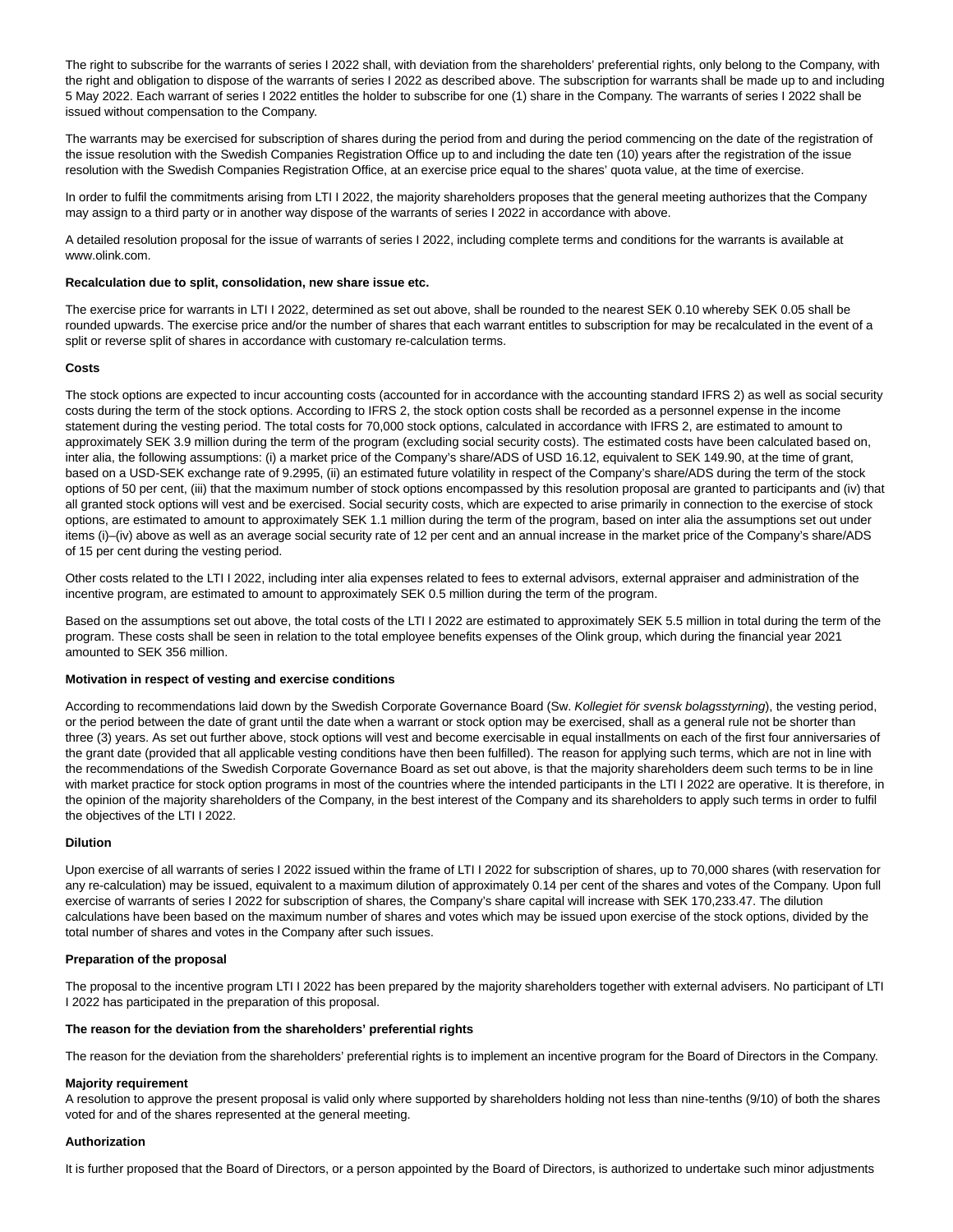in the decision that may be required for the registration with the Swedish Companies Registration Office and Euroclear Sweden AB and that the Board of Directors shall have the right to undertake minor adjustments to the LTI I 2022 and the Plan due to applicable foreign rules and laws.

### **PROPOSAL BY THE BOARD OF DIRECTORS WITH RESPECT TO RESOLUTIONS UNDER ITEMS 9b AND 16-17**

#### **9b. Resolution with respect to disposition of the Company's result according to the adopted Balance Sheet**

The Board of Directors proposes that no dividend be paid for the financial year 2021 and that the Company's available funds be capitalized in a new account.

### **16. Resolution regarding incentive program ("LTI II 2022")**

#### **Background and reasons**

The Company has previously implemented a long term incentive program, LTI 2021. In view of this, the Board of Directors proposes that the Annual General Meeting resolves to implement a long term incentive program for the members of the group management, key employees, other employees and consultants in the Company and within the group ("**LTI II 2022**"). The proposal to implement an incentive program has been put forward as the Board of Directors determines that it is important and in the interest of all shareholders to create even greater participation for current and future members of the group management, key employees and other employees and consultants in the Company and the group with regard to the group's development. It is also important to encourage continued employment.

In the light of the above, the Board of Directors proposes that the Annual General Meeting resolves to implement the incentive program LTI II 2022 in accordance with item (a)–(b) below. The resolutions under item (a)–(b) below are proposed to be conditional upon each other and for that reason it is proposed that all resolutions are to be passed as one resolution. LTI II 2022 is proposed to include up to approximately 600 current and future members of the group management, key employees, other employees and consultants within the Olink group.

### **Proposal regarding the adoption of LTI II 2022 (item 16 (a))**

LTI II 2022 comprise of stock options and restricted stock units ("**RSU**") which will be granted to current and future members of the group management, key employees, employees and consultants within the Olink group pursuant to the Plan and an award agreement thereunder to be entered into between the Company and each recipient evidencing each such grant.

The Board of Directors proposes that the general meeting resolves to issue not more than 797,514 warrants of series II 2022 in order to secure delivery of either shares, warrants of series II 2022 or American depository shares in the Company ("**ADS**") upon exercise of stock options or RSUs to participants in LTI II 2022. The right to subscribe for the warrants of Series II 2022 shall vest in the Company. The Company shall keep warrants of Series II 2022 to ensure delivery of shares, warrants of series II 2022 or ADS upon exercise of stock options in LTI II 2022. Each warrant of series II 2022 entitles the holder to subscribe for one (1) share in the Company. The warrants of series II 2022 shall be issued without consideration to the Company.

Below is a description of the terms and conditions for the LTI II 2022 including a summary of the material terms of the Plan.

### **LTI II 2022 – Stock options (with warrants as hedging arrangement)**

Each stock option entitles the participant to acquire either one (1) share in the Company, one (1) warrant of series II 2022 or one (1) ADS in accordance with the following terms and conditions:

- Stock options may be granted to current and future members of the group management, key employees, other employees and consultants within the Olink group;
- The stock options of LTI II 2022 will be granted without consideration no later than the day before the next Annual General Meeting;
- Each stock option entitles the holder to acquire either (i) one (1) share, warrant of series II 2022 or ADS in the Company at an exercise price equal to 100 per cent to the fair market value of the share, as determined by the closing price of the Company's ADS on the Nasdaq Global Market on the relevant grant date or in the absence of any sale on such date the immediately preceding date on which a sale occurred;
- The stock options are subject to time based vesting requirements on the date when a portion of the options would vest as a result of the passage of time with the participant remaining employed or engaged by the Olink group;
- The stock options will vest and become exercisable in equal installments on each of the first four anniversaries of the grant date provided the participant remain employed or engaged by the Olink group at the applicable vesting dates. The maximum vesting period, after which all granted stock options will have vested (if applicable), is four (4) years from the date of grant;
- The stock options may not be transferred or pledged;
- Upon vesting, unless the participants employment or engagement with the Olink group ends sooner, options remain exercisable for a period of five (5) years from the date of grant; and
- The terms and conditions for participants in LTI II 2022 granted stock options may differ between countries due to differences in local legislation, however the terms and conditions shall not be more favorable for participants than what is set out in this resolution proposal.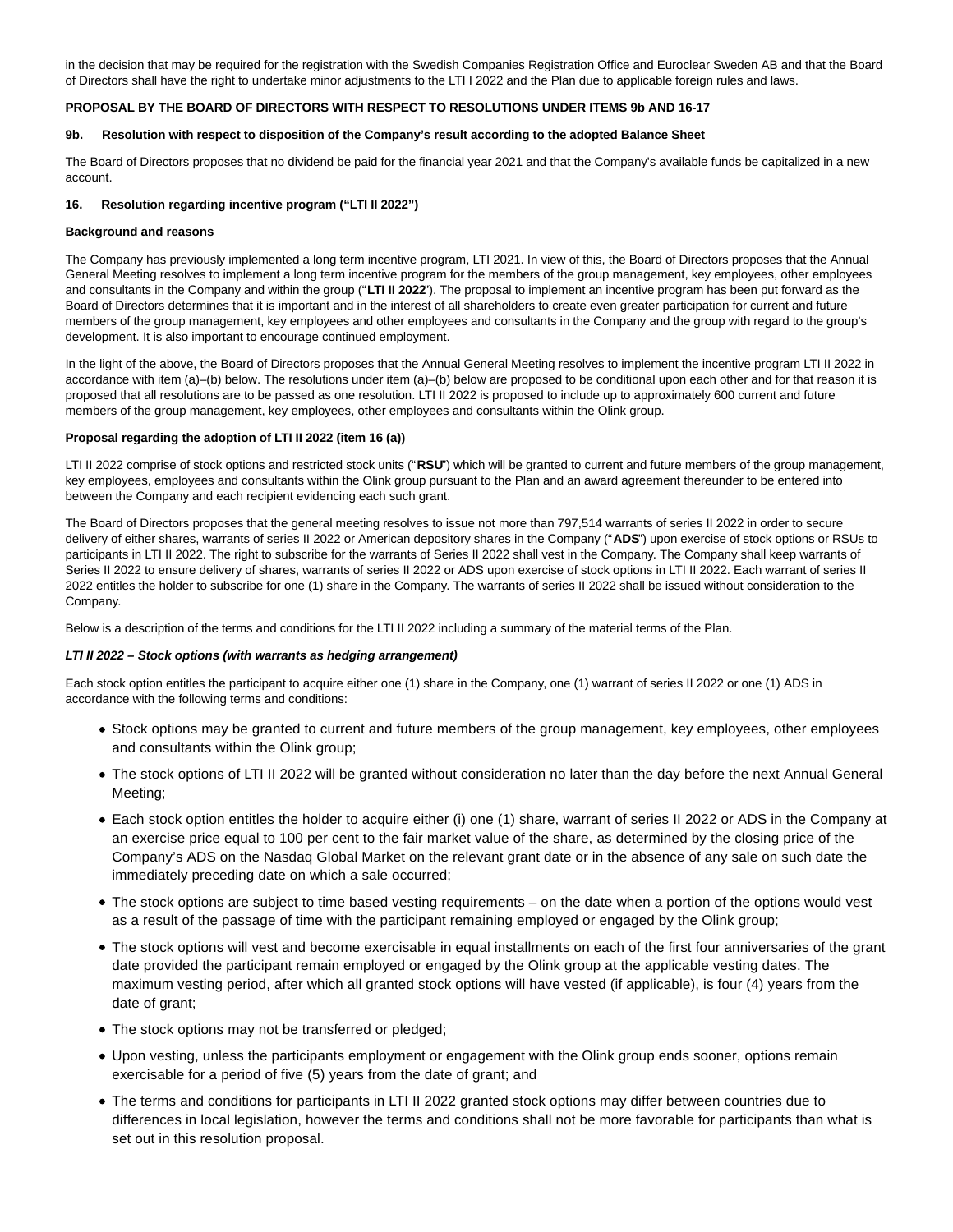#### **LTI II 2022 – Restricted stock units (with warrants as hedging arrangement)**

Within the scope of LTI II 2022, the Company may also grant participants RSUs, entailing the right to, subject to certain conditions being met, receive either a share, warrant of series II 2022 or an ADS free of charge or to an exercise price equal to the quota value of the Company's share, at the time of exercise of the RSU.

- RSUs may be granted to current and future members of the group management, key employees, other employees and consultants within the Olink group;
- The RSUs will be granted without consideration no later than the day before the next Annual General Meeting;
- The RSUs granted will be subject to time based vesting requirements on the date when a portion of the RSUs would vest as a result of the passage of time with the participant remaining employed or engaged by the Olink group;
- The RSUs will vest and the holders of RSUs will receive a share, ADS or warrant of series LTI II 2022 in equal installments on each of the first four anniversaries of the grant date provided the participant remain employed or engaged by the Olink group at the applicable vesting dates. The maximum vesting period, after which all granted RSUs will have vested (if applicable), is four (4) years from the date of grant.
- The RSUs may not be transferred or pledged; and
- The terms and conditions for participants in LTI II 2022 granted RSUs may differ between countries due to differences in local legislation, however the terms and conditions shall not be more favorable for participants than what is set out in this resolution proposal.

The warrants issued to the Company in order to secure delivery of shares, warrants of series II 2022 or ADS upon exercise of stock options or RSUs granted to participants in LTI II 2022 may be exercised for subscription of shares during the period from and during the period commencing on the date of the registration of the issue resolution with the Swedish Companies Registration Office up to and including the date ten (10) years after the registration of the issue resolution with the Swedish Companies Registration Office, at an exercise price equal to the shares' quota value, at the time of exercise.

#### **Allocation of stock options and RSUs, limitations in the disposition over the stock options and the RSUs and the right to receive stock options and RSUs**

The participants' right to be granted stock options and RSUs have been differentiated with reference to position, responsibility and working performance in the group and the participants have for this reason been divided into four different categories:

Category A (Management) – Members of the group management;

Category B (Tier I) – Key employees;

Category C (Tier II) – Other employees and consultants; and

Category D (Tier III) – Other individual contributors

The right to receive stock options of LTI II 2022 shall vest in members of the group management, key employees, other employees and consultants employed or engaged by the Company or the group. The following allocation applies to the grant of stock options and RSUs within each category.

|                                         | Maximum number of stock options/RSUs for<br>each participant | Total number of stock options/RSUs within the<br>category |
|-----------------------------------------|--------------------------------------------------------------|-----------------------------------------------------------|
| Category $A - not$ more than 10 people  | 15,000/65,000                                                | 65.000/250.000                                            |
| Category $B - not$ more than 25 people  | 0/10.000                                                     | 0/79.238                                                  |
| Category $C$ – not more than 225 people | 0/5.000                                                      | 0/279,463                                                 |
| Category $D$ – not more than 340 people | 0/2.000                                                      | 0/123.813                                                 |

In total, a maximum of 732,514 RSUs and 65,000 stock options may be granted to participants.

In the event that all stock options or RSUs within category A, B or C are not transferred, such non-transferred stock options or RSUs may be offered to participants in another category with less stock options and/or RSUs available for allotment. The maximum number of stock options or RSUs per person within each category as set out above may however not be exceeded for any individual.

#### **Summary of Material Terms of the Olink Holding AB (publ) Amended and Restated 2021 Incentive Award Plan**

On 4 March 2022, the Board adopted, subject to the approval of the Company's shareholders, the Plan, which will become effective on the date of its approval by the Company's shareholders, which will occur upon approval by the Company's shareholders of LTI I 2022 and LTI II 2022 as described herein. The Plan constitutes an amendment and restatement of the Original Plan, which was adopted by the Board on March 16, 2021 and approved by the Company's shareholders on March 16, 2021, in connection with approval by the Company's shareholders of LTI 2021.

The Plan provides for a total of 1,680,303 shares available for grant thereunder, which represents an increase of the maximum number of shares available for grant under the Original Plan, 812,789 shares, by 867,514 shares to take into account the shares available for grant pursuant to LTI I 2022 and LTI II 2022 as described herein. In addition, the Plan provides for certain other administrative, clarifying, and conforming changes to the Original Plan.

The following is a summary of the material terms of the Plan and is not intended to be complete. However, a copy of the Plan may be found at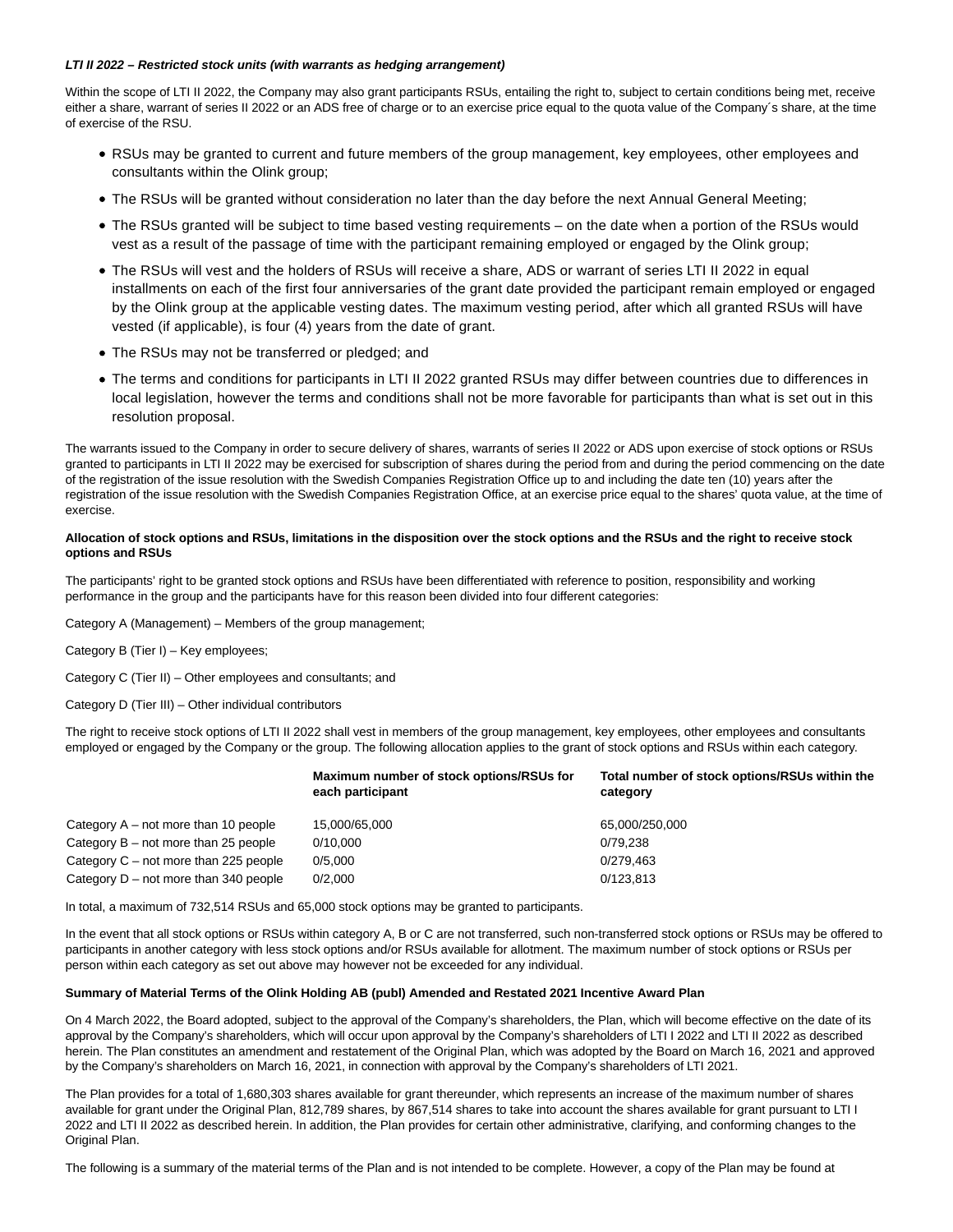https://investors.olink.com/annual-general-meeting and shareholders are advised to review the actual terms of the Plan.

#### How is the Plan administered?

The Plan is administered by the Board or a Compensation Committee to whom the Board has delegated its power and authority (the "**Committee**") the Board, together with the Committee, as applicable (the "**Administrator**"), which may consist of one or more non-employee directors of the Board or executive officers, to the extent permitted by applicable law. The Committee may delegate its administrative powers and duties to persons selected by it, and the Board of Directors may exercise the powers and duties of the Committee, subject to the limitations of applicable law and those of the Plan. The Administrator has discretionary authority to operate, manage and administer the Plan within the parameters set out by the General Meeting, including the power to:

- designate participants;
- determine the type or types of awards to be granted to each participant;
- determine the number of awards to be granted and the number of shares to which an award will relate;
- determine the terms and conditions of awards, including, but not limited to, the exercise price, grant price, purchase price, any performance criteria, any restrictions or limitations on the award, any schedule for vesting, lapse of forfeiture restrictions or restrictions on the exercisability of an award, and accelerations, waivers, or amendments to awards;
- determine whether, to what extent, and under what circumstances an award may be settled in, or the exercise price of an award may be paid in cash, shares, or other property or an award may be canceled, forfeited, or surrendered;
- establish sub-plans or procedures under the Plan or take any other necessary or appropriate action to address (i) laws, rules, regulations or customs of any foreign jurisdictions with respect to tax, securities, currency, employee benefit or other matters, (ii) listing and other requirements of any foreign securities exchange, and (iii) any necessary local governmental or regulatory exemptions or approvals; and
- make all other decisions and determinations that may be required pursuant to the Plan or as the Administrator deems necessary or advisable to administer the Plan.

The Administrator's decisions and actions concerning the Plan are final and conclusive. Within the limitations of the Plan and applicable law, the Administrator may delegate its responsibilities under the Plan to persons selected by it, and the Board is permitted to exercise all of the Administrator's powers under the Plan.

#### How many shares can be awarded under the Plan?

The maximum number of shares authorized for grant under the Plan is 1,680,303 shares, which represents an increase of the maximum number of shares available for grant under the Original Plan, 812,789 shares, by 867,514 shares to take into account the shares available for grant pursuant to LTI I 2022 and LTI II 2022 as described herein. As of the date of this notice, no shares underlying equity awards have been granted under the Original Plan and 812,789 shares remained available for issuance under the Original Plan.

The Administrator may adjust the aggregate number of Shares available under the Plan to reflect certain changes in the Company's capital structure. For purposes of the Plan, a "Share" means, as determined by the Administrator in its sole discretion: (i) a Common Share, or (ii) a number of American depositary instruments being either American Depositary Shares or American Depositary Receipts of the Company representing one Common Share.

Shares underlying awards that are forfeited, cancelled, terminated or expire unexercised would be available for future awards under the Plan. Any Shares that are subject to awards that may only be settled in cash (and any Shares that are subject to an award that is settled in cash in lieu of Shares) will not reduce the number of shares available for issuance under the Plan.

Any Shares withheld or tendered to pay the option price of an option or other purchase price of an award or withholding tax obligation with respect to a stock option will be available for grant pursuant to future awards, as permitted by applicable law. Shares withheld to satisfy withholding tax obligations with respect to and award will not reduce the number of Shares available for grant pursuant to future awards and will be added back to the shares available for future grants. Shares subject to a stock appreciation right that are not issued in connection with the stock settlement of the stock appreciation right on exercise will be available for future grants under the Plan. If the Company acquires or combines with another company, any awards that may be granted under the Plan in substitution or exchange for outstanding stock options or other awards of that other company will not reduce the shares available for issuance under the Plan.

### What are the types of awards that may be granted under the Plan?

 The Plan permits the granting of the following types of awards: (1) stock options that qualify as incentive stock options under the US Internal Revenue Code (the "**Code**"), (2) options other than incentive stock options, which are referred to as non-qualified stock options, (3) stock appreciation rights, granted either alone or in tandem with other awards, (4) restricted stock units, (5) performance stock unit awards, (6) performance bonus awards, (7) other stock-based awards, (8) other cash-based awards and (9) dividend equivalents.

### How are awards made under the Plan?

The Administrator makes all decisions about awards in accordance with the Plan within the parameters set out by the General Meeting, such as the eligible individuals to whom awards are made under the Plan and the sizes and types of awards. The size, type, vesting, forfeiture, exercisability, settlement and other terms and conditions of an award granted under the Plan will be set forth in individual award agreements entered into between the Company and each participant, subject to and consistent with the terms of the Plan.

#### Can the Plan be amended or terminated?

The Board may amend, alter, suspend or terminate the Plan at any time, with or without prior notice, retroactively or otherwise; provided that (i) no amendment requiring shareholder approval to comply with applicable law will be effective unless approved by the Board, and (ii) no amendment, other than an increase to the overall share limit, or adjustments in connection with certain corporate transactions or other events may materially and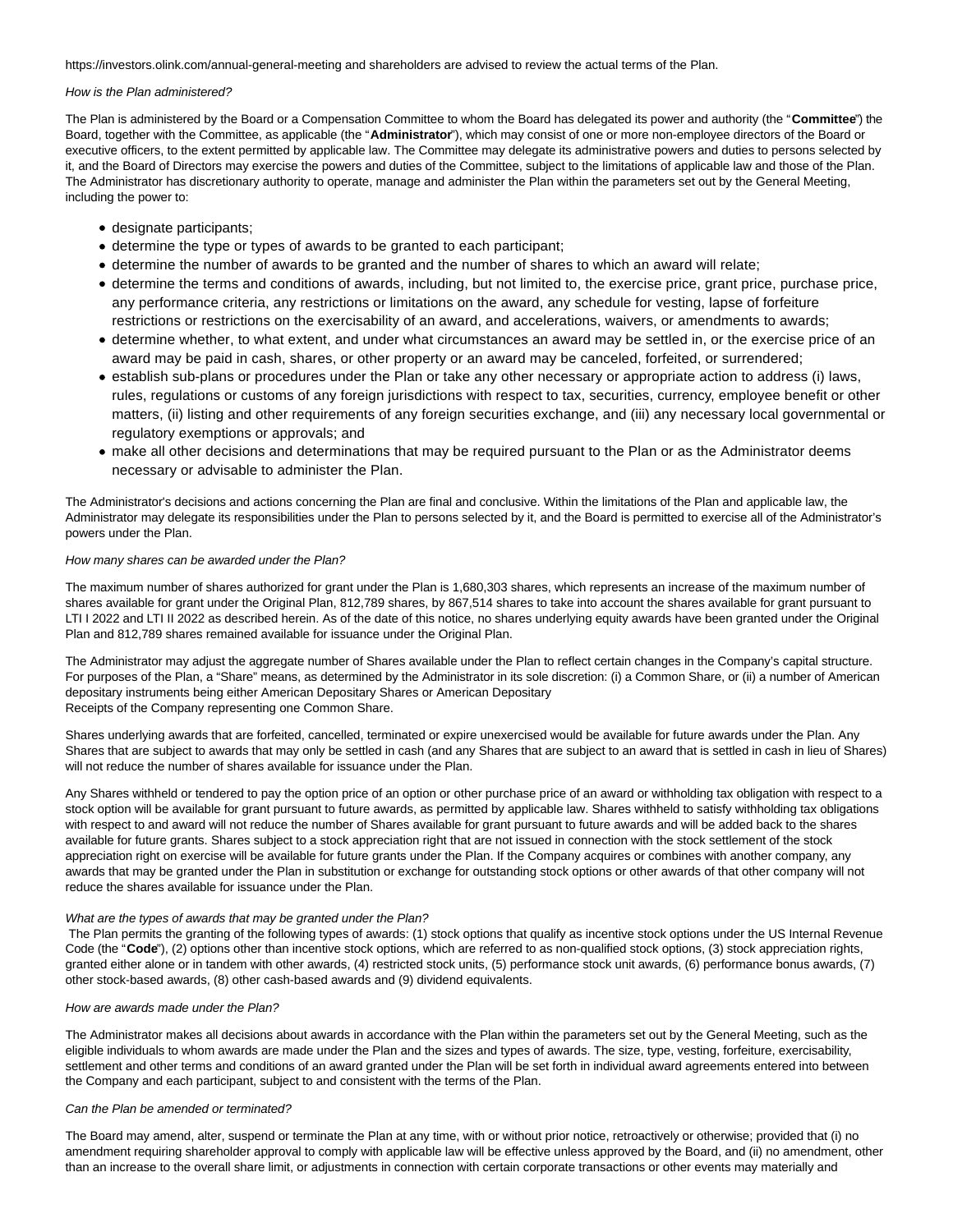adversely affect any award outstanding without participant consent. Additionally, no Plan amendment may be made without the approval of the Company's shareholders to the extent such approval is required by any applicable law, tax rules, stock exchange rules or accounting rules.

The Administrator may amend, modify, or terminate the terms of any outstanding award, including by substituting another award of the same or a different type, changing the exercise or settlement date, and converting an incentive stock option to a nonqualified stock option. Participant consent to such action will be required unless (i) the action, taking into account any related action, does not materially and adversely affect the participant's rights under such award; or (ii) the change is permitted under the terms of the Plan in connection with certain corporate transactions or other events, or necessary to comply with Section 409A of the Code. Additionally, the Administrator has the authority, without the approval of the shareholders of the Company, to (a) amend any outstanding stock option or stock appreciation right to reduce its exercise price per Share, or (b) cancel any stock option or stock appreciation right in exchange for cash or another award.

#### **Proposal regarding issue of warrants of series II 2022 (item 16 (b))**

The Board of Directors proposes that the Company shall issue not more than 797,514 warrants of series II 2022 for subscription of shares, whereby the Company's share capital may be increased by not more than SEK 1,939,479.58 at full exercise of warrants for subscription of shares, corresponding to approximately 0.67 per cent of the total number of shares and votes in the Company.

The right to subscribe for the warrants of series II 2022 shall, with deviation from the shareholders' preferential rights, only belong to the Company, with the right and obligation to dispose of the warrants of series II 2022 as described above. The subscription for warrants shall be made up to and including 5 May 2022. Each warrant of series II 2022 entitles the holder to subscribe for one (1) share in the Company. The warrants of series II 2022 shall be issued without compensation to the Company.

The warrants may be exercised for subscription of shares during the period from and during the period commencing on the date of the registration of the issue resolution with the Swedish Companies Registration Office up to and including the date ten (10) years after the registration of the issue resolution with the Swedish Companies Registration Office, at an exercise price equal to the shares' quota value, at the time of exercise.

In order to fulfil the commitments arising from LTI II 2022, the Board of Directors proposes that the general meeting authorizes that the Company may assign to a third party or in another way dispose of the warrants of series II 2022 in accordance with above.

A detailed resolution proposal for the issue of warrants of series II 2022, including complete terms and conditions for the warrants is available at www.olink.com.

# **Recalculation due to split, consolidation, new share issue etc.**

The exercise price for warrants in LTI II 2022, determined as set out above, shall be rounded to the nearest SEK 0.10 whereby SEK 0.05 shall be rounded upwards. The exercise price and/or the number of shares that each warrant entitles to subscription for may be recalculated in the event of a split or reverse split of shares in accordance with customary re-calculation terms

#### **Costs**

The stock options are expected to incur accounting costs (accounted for in accordance with the accounting standard IFRS 2) as well as social security costs during the term of the stock options. According to IFRS 2, the stock option costs shall be recorded as a personnel expense in the income statement during the vesting period. The total costs for 65,000 stock options, calculated in accordance with IFRS 2, are estimated to amount to approximately SEK 4.2 million during the term of the program (excluding social security costs). The estimated costs have been calculated based on, inter alia, the following assumptions: (i) a market price of the Company's share/ADS of USD 16.12, equivalent to SEK 149.90, at the time of grant, based on a USD-SEK exchange rate of 9.2995, (ii) an estimated future volatility in respect of the Company's share/ADS during the term of the stock options of 50 per cent, (iii) that the maximum number of stock options encompassed by this resolution proposal are granted to participants and (iv) that all granted stock options will vest and be exercised. Social security costs, which are expected to arise primarily in connection to the exercise of stock options, are estimated to amount to approximately SEK 2.0 million during the term of the program, based on inter alia the assumptions set out under items (i)–(iv) above as well as an average social security rate of 20 per cent and an annual increase in the market price of the Company's share/ADS of 15 per cent during the vesting period.

The RSUs are expected to incur accounting costs (accounted for in accordance with the accounting standard IFRS 2) as well as social security costs during the term of the RSUs. According to IFRS 2, the RSUs costs shall be recorded as a personnel expense in the income statement during the vesting period. The total costs for 732,514 RSUs, calculated in accordance with IFRS 2, are estimated to amount to approximately SEK 109.8 million during the term of the program (excluding social security costs). The estimated costs have been calculated based on, inter alia, the following assumptions: (i) a market price of the Company's share/ADS of USD 16.12, equivalent to SEK 149.90, at the time of grant, based on a USD-SEK exchange rate of 9.2995, (ii) an estimated future volatility in respect of the Company's share/ADS during the term of the RSUs of 50 per cent, (iii) that the maximum number of RSUs encompassed by this resolution proposal are granted to participants, (iv) that all granted RSUs will vest and (v) that holders of RSUs receive a share, ADS or warrant of series LTI II 2022. Social security costs, which are expected to arise primarily in connection to holders of RSUs receive a share, ADS or warrant of series LTI II 2022, are estimated to amount to approximately SEK 44.2 million during the term of the program, based on inter alia the assumptions set out under items (i)–(v) above as well as an average social security rate of 20 per cent and an annual increase in the market price of the Company's share/ADS of 15 per cent during the vesting period.

Other costs related to the LTI II 2022, including inter alia expenses related to fees to external advisors, external appraiser and administration of the incentive program, are estimated to amount to approximately SEK 1.5 million during the term of the program.

Based on the assumptions set out above, the total costs of the LTI II 2022 are estimated to approximately SEK 161.7 million in total during the term of the program. These costs shall be seen in relation to the total employee benefits expenses of the Olink group, which during the financial year 2021 amounted to SEK 356 million.

#### **Motivation in respect of vesting and exercise conditions**

According to recommendations laid down by the Swedish Corporate Governance Board (Sw. Kollegiet för svensk bolagsstyrning), the vesting period, or the period between the date of grant until the date when a warrant or stock option may be exercised, shall as a general rule not be shorter than three (3) years. As set out further above, stock options will vest and become exercisable in equal installments on each of the first four anniversaries of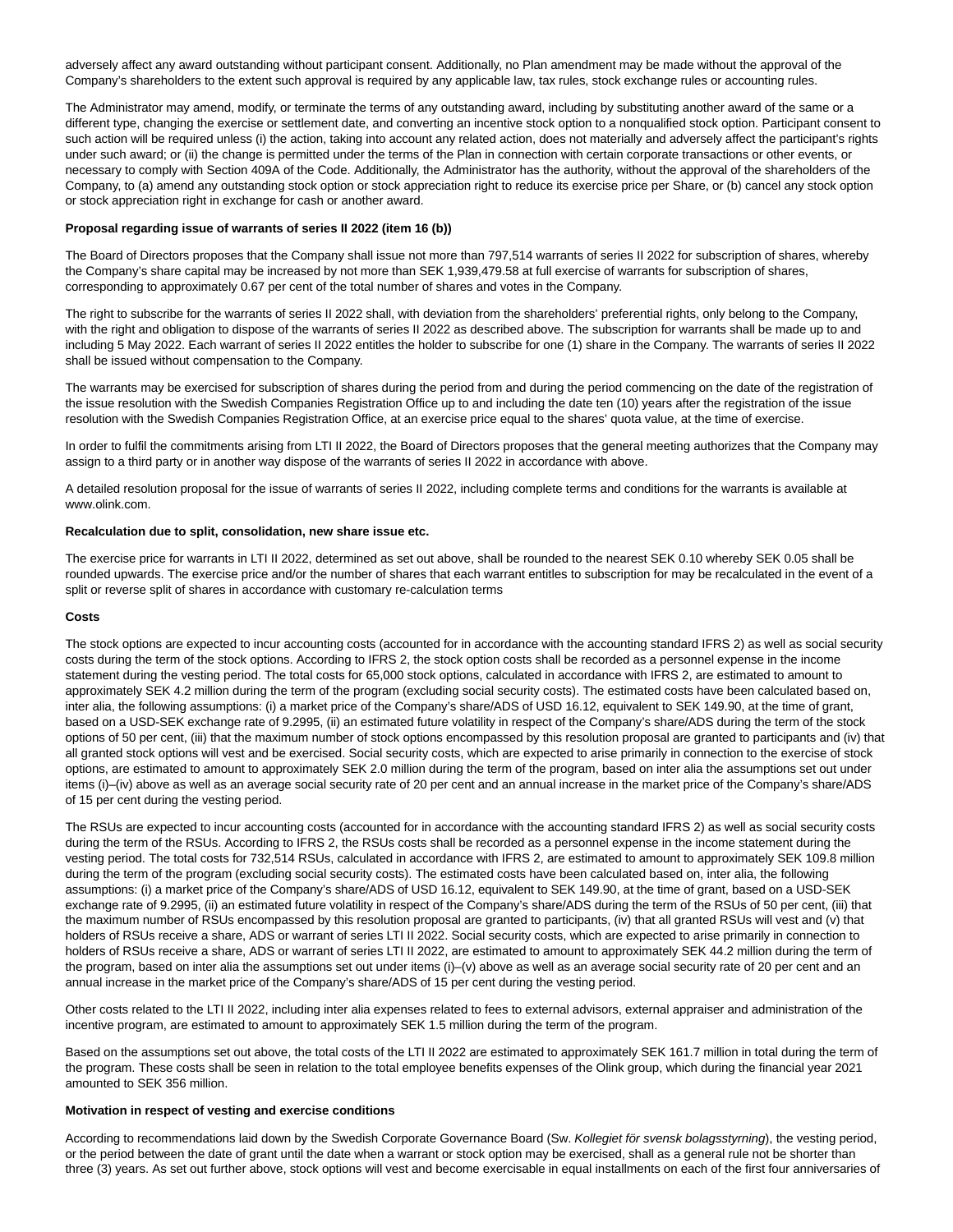the grant date and RSUs will vest and holders of RSUs will receive a share, ADS or warrant in equal installments on each of the first four anniversaries of the grant date (provided that all applicable vesting conditions have then been fulfilled). The reason for applying such terms, which are not in line with the recommendations of the Swedish Corporate Governance Board as set out above, is that the Board of Directors of the Company deem such terms to be in line with market practice for stock option programs in most of the countries where the intended participants in the LTI II 2022 are operative. It is therefore, in the opinion of the Board of Directors of the Company, in the best interest of the Company and its shareholders to apply such terms in order to fulfil the objectives of the LTI II 2022.

#### **Dilution**

Upon exercise of all warrants of series II 2022 issued within the frame of LTI II 2022 for subscription of shares, up to 797,514 shares (with reservation for any re-calculation) may be issued, equivalent to a maximum dilution of approximately 1.63 per cent of the shares and votes of the Company. Upon full exercise of warrants of series II 2022 for subscription of shares, the Company's share capital will increase with SEK 1,939,479.58. The dilution calculations have been based on the maximum number of shares and votes which may be issued upon exercise of the stock options and RSUs, divided by the total number of shares and votes in the Company after such issues.

#### **Preparation of the proposal**

The proposal to the incentive program LTI II 2022 has been prepared by the Remuneration Committee and the Board of Directors together with external advisers. The Company's board member and CEO Jon Heimer has not participated in the preparations of LTI II 2022.

#### **The reason for the deviation from the shareholders' preferential rights**

The reason for the deviation from the shareholders' preferential rights is to implement an incentive program for the members of the group management, key employees, other employees and consultants in the Company and the group.

#### **Majority requirement**

A resolution to approve the present proposal is valid only where supported by shareholders holding not less than nine-tenths (9/10) of both the shares voted for and of the shares represented at the general meeting.

#### **Authorization**

It is further proposed that the Board of Directors, or a person appointed by the Board of Directors, is authorized to undertake such minor adjustments in the decision that may be required for the registration with the Swedish Companies Registration Office and Euroclear Sweden AB and that the Board of Directors shall have the right to undertake minor adjustments to the LTI II 2022 and the Plan due to applicable foreign rules and laws.

#### **Outstanding incentive programs**

The Company does have the following outstanding share-related incentive programs.

LTI 2021. A general meeting held on 16 March 2021 approved the majority shareholders' proposal regarding an incentive program for board members, members of the group management, key employees, other employees and consultants in the Company and within the group and resolution of issue of not more than 1,085,900 warrants and resolution of approving transfer of warrants. In total, 1,085,900 warrants were subscribed by the Company and 442,789 stock options and 370,000 RSUs have been acquired by or granted to participants. No more stock options or RSUs will be offered out of LTI 2021. The exercise price was set to USD 20 per share. Upon exercise of all stock options and RSUs which have been granted to participants and which have, as of the date of this resolution proposal, not yet been exercised, a maximum of 812,789 shares will be issued in the Company, equivalent to a dilution of approximately 1.66 per cent.

#### **17. Resolution regarding authorization for the Board of Directors to resolve on a new issue**

The Board of Directors proposes that the Annual General Meeting resolves to authorize the Board of Directors to, at one or several occasions and for the period up until the next Annual General Meeting, increase the Company's share capital by issuing new shares. Such share issue resolution may be carried out with or without deviation from the shareholders' preferential rights and with or without provisions for contribution in kind, set-off or other conditions. The authorization may only be utilized to the extent that it corresponds to a dilution of not more than 20 per cent of the total number of shares based on the number of shares outstanding at the time of the general meeting's resolution on the proposed authorization.

The purpose of the authorization is to increase the financial flexibility of the Company and the general flexibility of the Board of Directors. Should the Board of Directors resolve on an issue with deviation from the shareholders' preferential rights, the reason for this shall be to provide the Company with working capital and/or new owners of strategic importance to the Company and/or to procure capital to finance acquisitions of other companies or operations and/or to procure capital to finance the development of projects and/or to commercialize the Company's products. Upon such deviation from the shareholders' preferential rights, the new issue shall be made at market terms and conditions.

The Board of Directors, the CEO or the person that the Board appoints, shall have the right to make any adjustments in the decision required for registration.

The resolution proposed by the Board of Directors in accordance with item 17 must be approved by shareholders representing not less than two thirds of the votes cast and shares represented at the Annual General Meeting.

#### **SHARES AND VOTES**

The Company has issued a total of 119,007,062 shares. The total number of votes is 119,007,062. This information relates to the situation at the time of issuing this notice.

### **SHAREHOLDERS RIGHT TO REQUEST INFORMATION**

Pursuant to Chapter 7, section 32 and 57 of the Swedish Companies Act (Sw. aktiebolagslagen), the Board of Directors and the CEO are under a duty to, if any shareholder so requests and the Board of Directors deems that it can be made without material damage to the Company, provide information